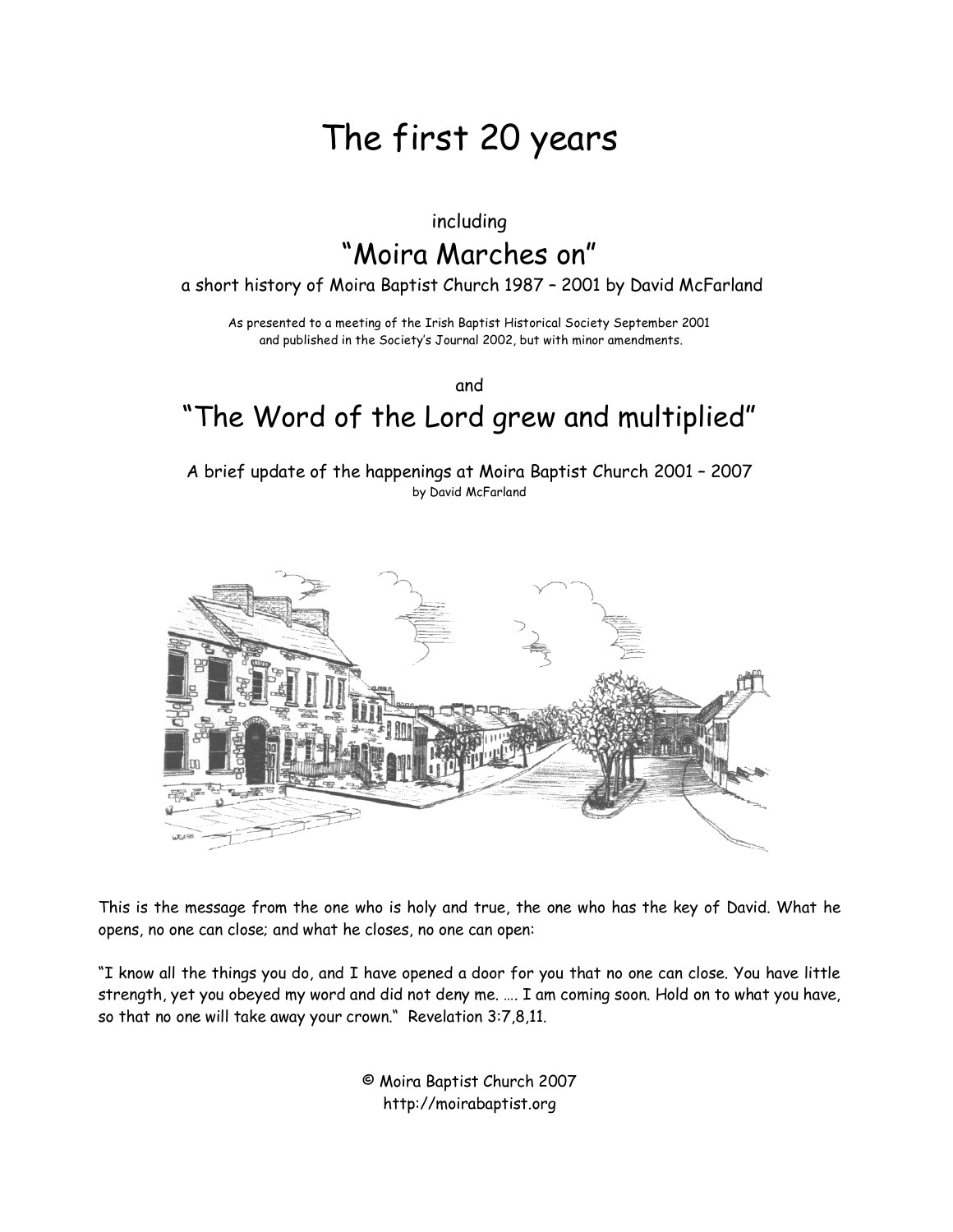#### *Moira marches on*

"Commander" JC Henry of the new Baptist Missions "expeditionary force", known as the Evangelism and Church Planting Team, reported in the December 1986 issue of the Irish Baptist, under the title – Moira marches on. (Note the language of battle)

*"On July 1st 1986, the BM team moved into a new field of operation in Moira, seeking to promote the formation of a New Testament Church by means of the New Testament evangelism. By early August, resulting from successful forays using house-to-house tactics combined with a tent crusade, they had established a small but secure bridgehead. These meetings were friendly, inspiring and almost too comfortable. Everyone agreed we must seek to keep moving forward. The only way open at this time was to hire the local Orange Hall for regular public worship services. We*  did and God greatly blessed the special opening meetings. Saturday night support arrived from all *over the country.* The hall was packed. By thus going public we have further **consolidated our** *position as a force for God in the community. The volunteers in our still small unit are keen to do their bit for the KING and the extension of His Kingdom. Happily there are others showing a desire to join with us. Pray on for Moira and its little Baptist Fellowship. The battle is just beginning."*

Fifteen years on, we in Moira Baptist Church are thankful to God for victories, yet the battle has only begun. We are still marching on and Jim Henry's battle theme is not inappropriate, as we shall see.

Moira has always been a very strategic place. (No wonder it has been chosen as the site for the new Baptist Centre.) It was a flourishing village when Lurgan had only a few houses and Belfast was little more than a ford on the Lagan. Numerous surveys and finds carried out by archaeologists in the past two centuries tell how Moira has been inhabited some thousands of years before the coming of Christ. The ancient village sat on one of the five great roads that led from Tare of the Kings to the great fort of Dunseverick on the coast of North Antrim. Dunseverick was the port from where Irish chieftains travelled to Scotland.

Early in 7<sup>th</sup> C, Conal ruled what are now roughly South Antrim and North Down. He fled to Scotland after murdering the High King. On the mainland, he raised a large army of Britons, Saxons, Scots and Picts and after nine years, returned to Ireland with the support of Ulstermen. The opposing army of the new High King met him at Moira. However, in the course of a six day battle on the banks of the Lagan, Conal and the Scottish army was routed and its commander slain. It was one of the most decisive and bloody battles Ireland ever saw. Sir Samuel Ferguson considered it *"the greatest battle, whether we regard the numbers engaged, the duration of the combat, or the stake at issue, ever fought within the bounds of Ireland".*

It is with the recording of the Battle of Moira in the Annals, that we first hear of Christianity in the area, with a few references to the Abbots of the old Abbey at Magheralin. One Thousand years later (late 1600s) the Presbyterians came to Moira. John Wesley visited the village twice – in 1756 and 1760. The latter occasion is recorded in his journal: *"I rode to Moira. Soon after twelve, standing on a tombstone near the Church, I called a considerable number of people to 'know God and Jesus Christ whom He had sent'."* In the 1820s a Methodist church was formed. But it was to be another 160 years before Jim Henry led his troops into battle and Baptists came to Moira.

For many years Moira has been an attractive location. The construction of the Lagan Canal at the end of the eighteenth century brought with it much trade to the area. This was followed in the 1840's by the arrival of the railway, which extended the line from Lisburn to Lurgan and Portadown. The railway station is still as it was built more than a century and a half ago. The building of the M1 motorway in the 1960's closed the canal and, by taking most of the traffic from the West that once passed through Moira, might have threatened the future of the village. In fact it was the opening of the Moira motorway junction in 1966 that has largely accounted for the growth in population. More and more people were prepared to see Moira as a place from which it is easy to commute to work. A new mission-field was developing. Among those attracted to live there was a growing number of Baptists who had to travel at least 5 miles to attend a Baptist church.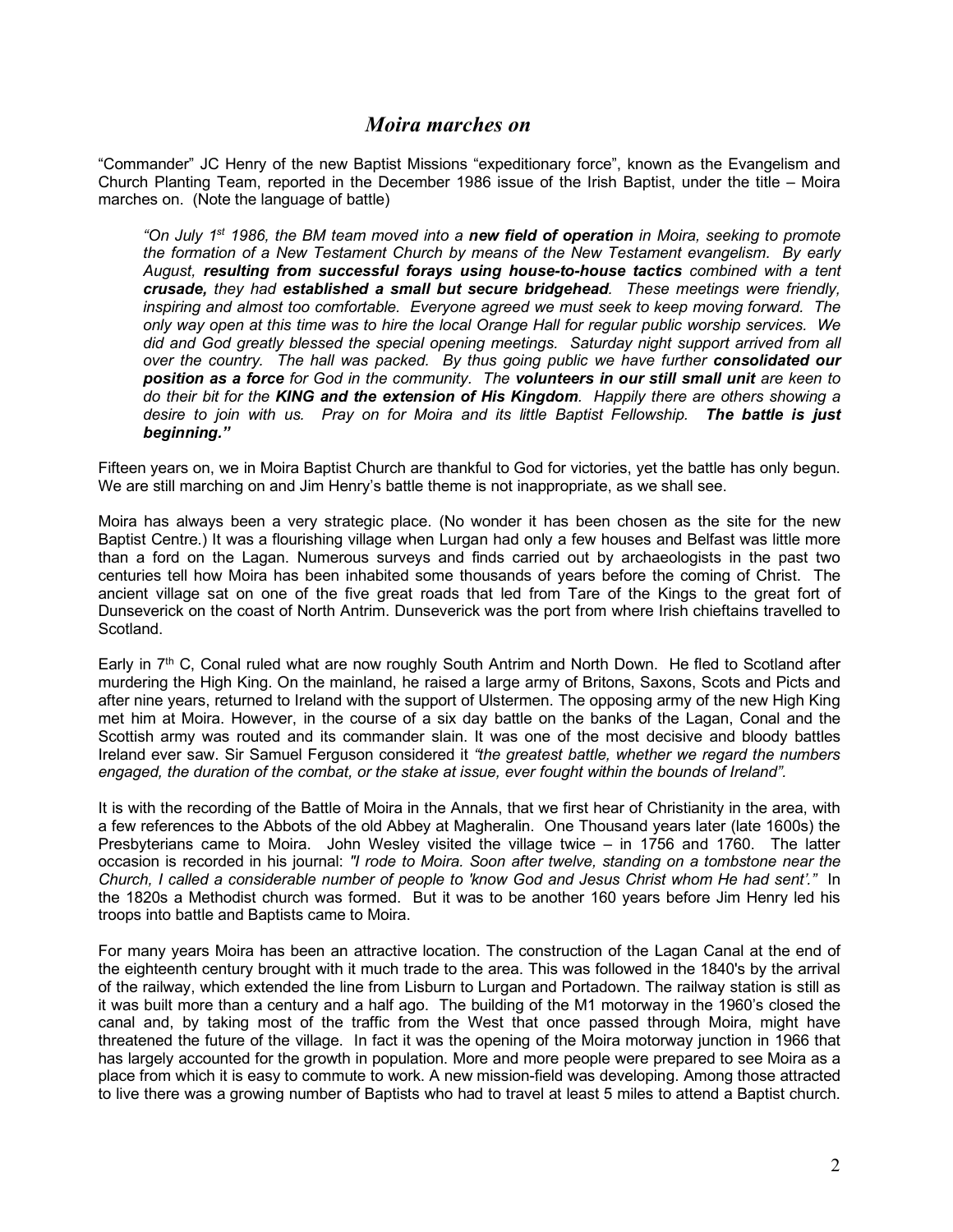Other believers were finding there was not much "evangelical life" in some of the village churches at that time. The time was right for Church planting.

Baptist Missions interest in Moira began in 1985. In January of that year, the Mission produced a document entitled 'Strategy for the future in Ireland'. Part of that document reads: *'We would envisage some use of 'Team Ministry' in Church planting situations in the North, together with allocating our Evangelist to given areas for specific periods of time in order to 'test' the initial response'.1* The Mission identified 'towns and areas' for such Church planting exercises. The first three named were Ballymoney, Moira and Saintfield. (God has honoured this strategy and within two years of the document being produced, churches were formed in Ballymoney and Moira. Saintfield was to follow soon after.)

A decision was made to send the first church planting team to Moira in the summer of 1986. Its aim was to plant a Church *"through gospel preaching and the 'welding together' of Baptists who already were living in the area"*. 2 This was done with the knowledge and cooperation of the neighbouring Baptist Churches, some of whom supplied names of their members living in the village and area.

The outreach began in April, with three days of house-to-house visitation as a means of testing of the response. The first call was to a lady who just an hour before had prayed that God would send someone to give her spiritual help. That day Mrs Sadie Andrews openly professed saving faith in the Lord and within days, her mother came back to the Lord. What an encouraging beginning the Lord gave! In Jim Henry's report to Baptist Missions for April 1986 he says *"I do believe that a carefully planned programme with the support (enthusiastic!) of local churches could see a church planted and growing in this area…. I look forward to the summer months."*

On 1<sup>st</sup> July, the Moira team came together for the first time. Joining Jim Henry was his BM colleague, Cecil Johnston and two Bible College students. Stanley Black (Carryduff) and David Whitmarsh (Lisburn) had been given summer appointments by the Mission. A thorough visitation programme to every home was carried out with great profit. A Tent Mission was conducted in the Demesne for two weeks from July 27th to August  $10<sup>th</sup>$ . A number of Baptists in the town supported the outreach and then began immediately to consider how best to bring together the Baptist folk who lived in the area. A significant statement is recorded in the BM report of the summer campaign in the Irish Baptist Oct. 86 – *"It was our intention that Moira '86 would lead to Moira '87 and beyond, God willing".*

A home was opened on Tuesday nights for prayer and Bible study. Some fifteen to twenty people attended those meetings and enjoyed such tremendous fellowship together that nobody wanted to go home. There was real excitement as they considered how to move forward! The desire was to begin Sunday Services and establish a gospel witness on a regular basis and they did not wait too long.

By October that year the Lisburn Star had printed an article on the Baptists in Moira and announced the beginning of a Baptist Fellowship. Meetings were to be held in the local Orange Hall. To quote the Star, "*Jim Henry looks forward to the time when Moira Baptist Fellowship will be a permanent work in the area. "It is hoped that a permanent site may be found for the erection of the church building and to serve the growing Baptist community in Moira", he said."* Indeed the first publicity leaflets distributed in the village to announce the new services, said, *"We are planning to erect a Church building on a permanent site."* Men and women of faith were on the march.

A service of Praise was held on 1<sup>st</sup>November with a packed congregation and tea for all was served in the local Primary school. Sunday services commenced the following day and prayer and Bible Study night moved to Wednesday. Those involved in the early days tell of the practical commitment needed by the small fellowship. Each Sunday they had to arrive early to clean up after the excesses of the occupants of the previous evening. A fire had to be lit and kept stoked all day and even then everyone was cold. This as much as anything, reinforced their conviction that they needed a place of their own soon and so began the search for more suitable accommodation.

<sup>&</sup>lt;sup>1</sup> Baptist Missions archives.

<sup>2</sup> Statement at the opening of Moira Baptist Church 3/1/87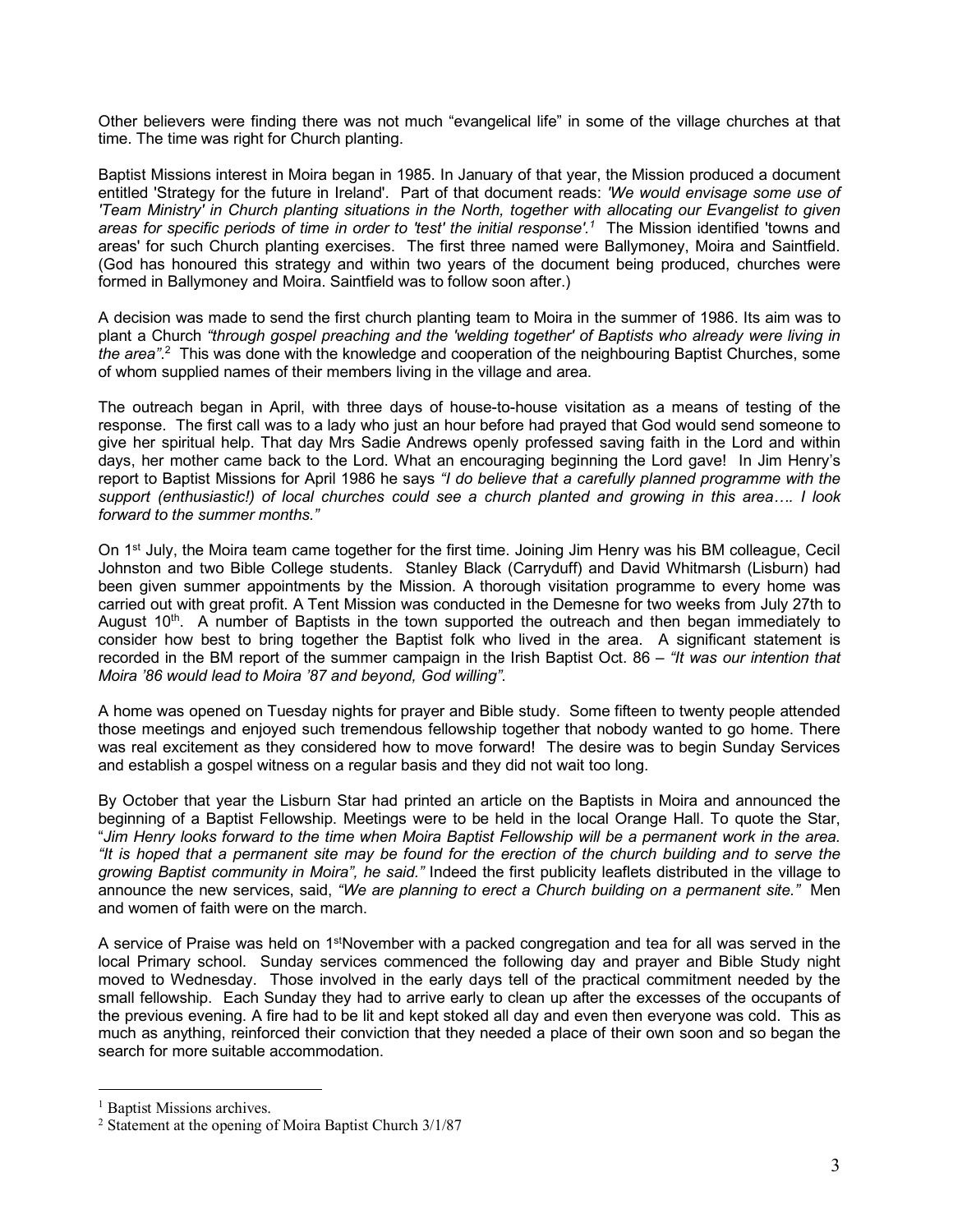Ten days after the first public meeting, representatives of the Fellowship met with men from Baptist Missions and Lisburn Baptist. The Lisburn church expressed its interest in and commitment to Moira. They disclosed that they had been actively seeking to acquire a site in the town. The men from Moira identified their priorities to be the securing of a site for a suitable meeting place and the formation of a local Baptist Church. They recognised the need to protect their autonomy, yet realised that they were dependent on the goodwill of others. Baptist Missions promised continued support with Pastor Baxter planning to become personally involved. There was recognition that when the Moira Baptist church came into being, it would not be the daughter of any existing church but would be composed of people who already held membership in different Baptist churches.<sup>3</sup>

Within two weeks of that meeting, the Moira Baptist Fellowship decided that it would be best if a church was formed and notified Baptist Missions that they had set  $3<sup>rd</sup>$  January 1987 as the date for constitution. This was just 6 months from the arrival of the BM team! This small force was well and truly on the march! Its income was less than £60 per week and yet they had big visions of having a Pastor and a building of their own. Before the next year was out, they would have the former and be well on their way to having the latter.

Towards the end of 1986, the fellowship sent out a special announcement inviting everyone to "*celebrate the formation of Moira Baptist Church".* The letter included the line *"anyone wishing to join the church may have more information from Mr Allen Cameron"* – presumably this was aimed at Baptists living in the village. There was a degree of reluctance by some Baptists and some local churches to support such a new venture. Right from the beginning, Baptist Missions had given the neighbouring Churches notice of their intentions for Moira and had asked for details of "Baptist folk" from Moira who attended their church. In response only 4 addresses were given and only one couple ever joined the church. One church informed us of two couples getting married and coming to live in the area and for years both those couples have been deeply committed members. But it has taken years before many Baptists living in Moira have joined the church in their village. To this day a considerable number prefer to worship where they have always worshipped and the friends in Moira will always respect that.

The service on  $3<sup>rd</sup>$  January 1987 had one hundred and fifty people present to witness twelve foundation members agree to the principles and doctrines of the Baptist Church and sign the membership book. The local paper said the Irish President attended but his name was Pastor Wm. A McGilton, Baptist Union President that year! The speaker was Pastor J Birnie, Chairman of Baptist Missions and Pastor J McBratney of Lisburn brought greetings from the neighbouring churches. The offering that day of £500.02 more than doubled the church's bank balance.

January was a busy month. The first baptismal service was held in the Lisburn Church building on 21<sup>st</sup> Jan. Sadie Andrews was one of two people to be baptised and join the church. On 26<sup>th</sup> January the church met for its first Business meeting. Twelve members were present. Four deacons were elected, Sunday school staff appointed and applications by two new members accepted. The church agreed to set aside offerings on the first Sunday of each month for a building fund and to apply for membership in the Baptist Union of Ireland. They were subsequently received into the Union on 13<sup>th</sup> May 87.

Within four weeks of constituting, the membership had risen to sixteen. A Sunday school was started, the women held their first meeting in February and the church reported the conversion of one of those attending the services. Pastor Baxter came alongside and from March to July provided regular ministry and support. Four Baptist Missions workers were involved in door-to-door evangelism in March before moving on to the Saintfield project. On 11th March Pastor Henry wrote to thank the church for a gift he had received;*"It has* been a privilege and a great joy to have been associated with the beginnings of the work in Moira... (I) will *always keep Moira in my prayers. Thank you for your interest in Saintfield. Pray God will do it again".* We know He did.

 <sup>3</sup> Baptist Missions Report of meeting 11/11/86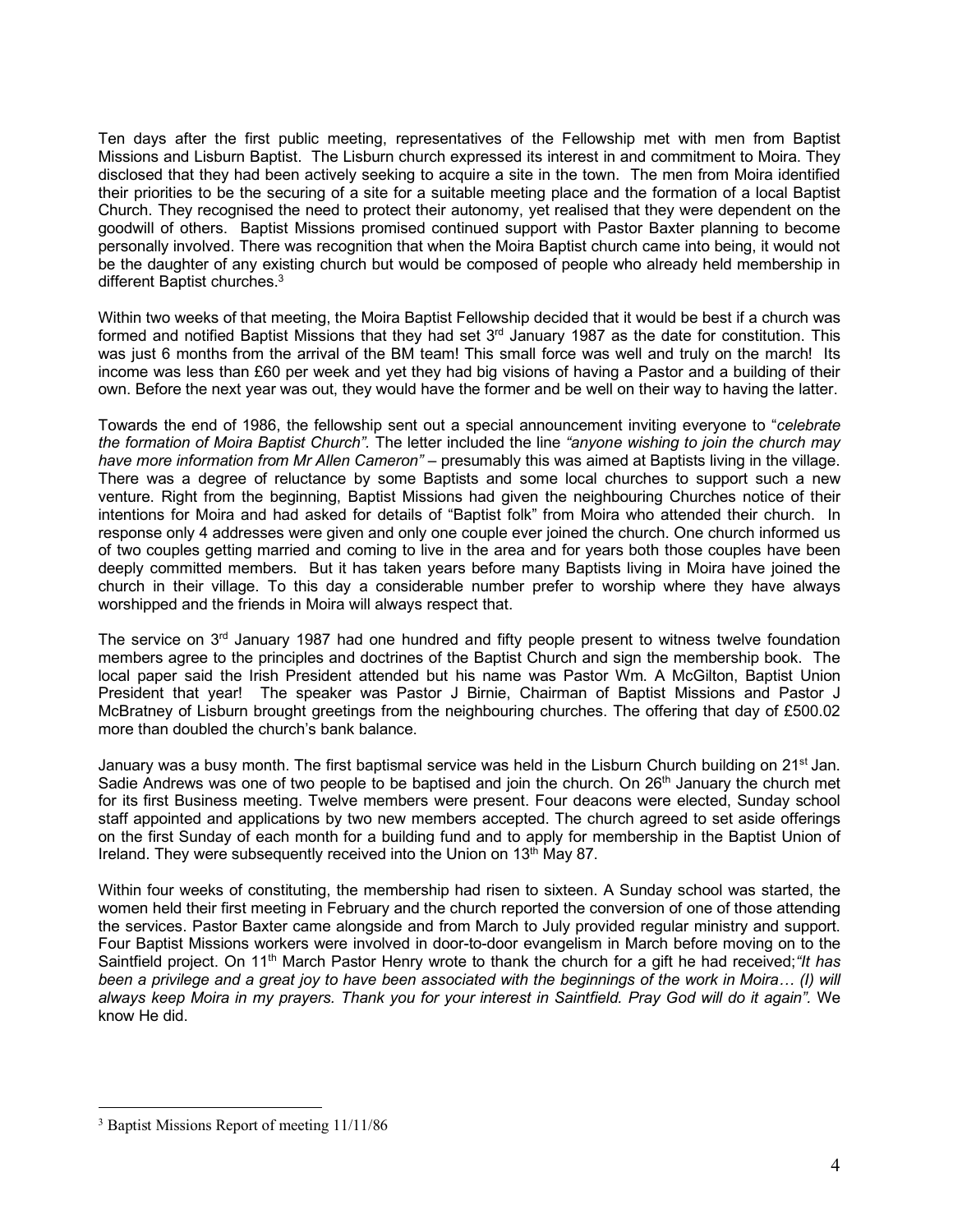The new deacons were quickly at work and showed tremendous vision. In their first meeting they put wheels in motion to acquire a suitable site and intensive negotiations began.<sup>4</sup> In their second meeting they decided to approach the Irish Baptist College about the possibility of having a student for the summer months. By April the church was moving on both fronts. Mr Jonathan Watson, a final year student, was invited to take up a summer appointment that included preaching and visitation. He wrote in response, *"I am looking forward immensely to the summer, when I shall be working in the church, as well as outside the church, in an evangelistic capacity."5*

The months that followed were filled with enthusiastic involvement and far-reaching decisions. The church met on 7 occasions during the year to discuss major issues, in addition to those meetings where new members were accepted.

In June a unanimous decision was made to purchase a three-acre site on Clarehill Road. Considerable negotiation had reduced the asking price from £50,000 to £40,000.  $6$  One shudders to think what would have happened had the church hesitated then, considering the phenomenal rise in the price of land in Moira since then and the particularly attractive location. But £40,000 was an enormous figure for sixteen members to commit to. At the time current giving amounted to £400 per month and the balance in the building fund stood at £1,007. In a forward-looking move, outline planning permission was sought *"under the description "Moira Baptist complex" to accommodate any future sub-development on the site".*<sup>7</sup> Development envisaged at that point included erecting a temporary meeting place and the possibility of the Baptist Housing Association building sheltered dwellings. It was to be another year of protracted negotiations before the site was legally owned. The church was delighted by the Tobermore Church's generous offer of their portable hall.

In September, a call was issued to Mr Jonathan Watson to become Pastor of the church. $8$  The minute book records an interesting voting procedure agreed by the church. Because so many members had young families, the church had agreed to have a form of "postal ballot" for those unable to be present. It appears the procedure has not been used since. Mr Watson accepted, saying, *"I feel it a high honour to be the first Pastor of Moira Baptist Church. Remember my youth and inexperience and pray that these may not hinder my usefulness".* His Induction service was held on Sat 14<sup>th</sup> November 1987 in the Presbyterian Hall in the village. The preacher was Mr Watson's former Pastor WJK Byers and the Chairman of the meeting was Pastor JC Henry.

The purchase of a site and the calling of a Pastor in the same year were two enormous steps of faith for a young church with only twenty-four members. Interest in the Moira Church was growing in Irish Baptist circles. News spread through regular articles in the Irish Baptist. A letter was sent to Churches in the Union asking for help and over the next two years quite a number of churches responded generously. The church acknowledged the support of the Aided Churches Tithe Scheme, *"without which the church could not even contemplate engaging a full-time worker".* <sup>9</sup> Imagine the joy in Moira when Pastor JR Grant, Union Secretary came in October, bringing a cheque for £21,000. It was a gift from the Southern Baptist Convention Foreign Mission Board, Richmond, Virginia, USA. As a result of a conversation with Pastor Grant and Pastor Baxter, the Board's Director for Europe and the Middle East had taken an interest in Baptist Missions Church Planting programme.

The church was growing and two more members were added before the end of 1987. It was truly a year of blessing.

 <sup>4</sup> Correspondence WD Black 13/1/87 & 23/2/97

 $<sup>5</sup>$  Letter  $15<sup>th</sup>$  April 1987</sup>

<sup>6</sup> Special Business meeting minutes 8/7/87

<sup>7</sup> Diaconate minutes 2/7/87

<sup>8</sup> Special Business meeting minutes 7/9/87

 $9$  Ibid.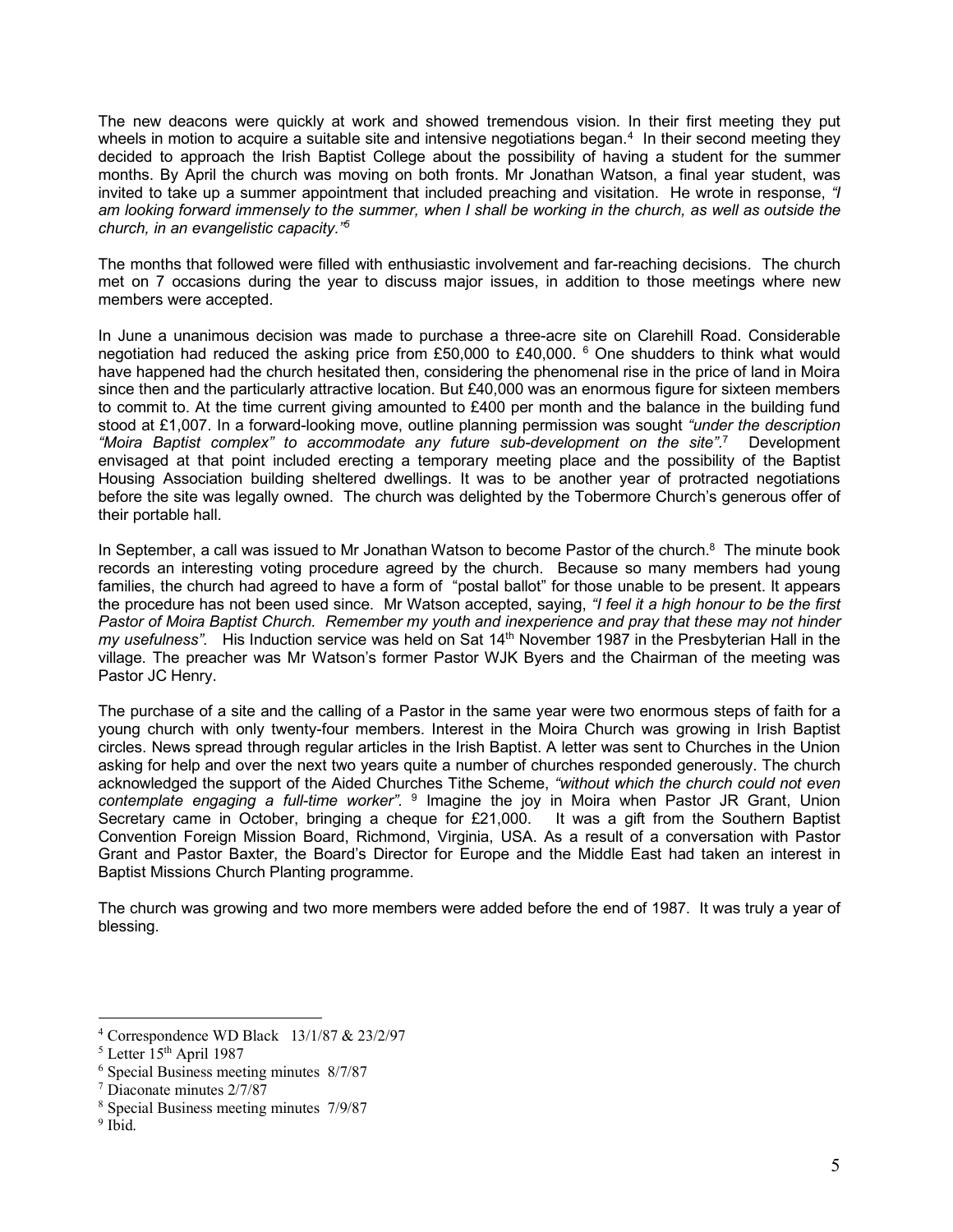1988 began brightly with three new members joining. The 2<sup>nd</sup> Annual Church Meeting in February was told planning permission had been granted for permanent dwellings on the new site. This was to be pursued by the office-bearers with the proviso "*that same do not dwarf the church".* <sup>10</sup> Sketch plans were already being drawn for a permanent church building, though it was recognised that a temporary building would need to be erected in the short term. In May the office bearers made visits to a number of churches to see recently constructed buildings. Much discussion ensued over what type of building to erect.

The year saw blessing in a number of areas, notably increased attendance at the services. It became obvious that the portable building offered by the Tobermore church was not going to be large enough for the church. God again supplied the need and, through Mr Wesley Coulter, another larger portable building was offered free of charge.

The year was not all taken up with property and planning applications. The church sought to strengthen fellowship with a church dinner in May and an outing to Co. Tyrone in August. Concern for the young people of the church and community led to the formation of a Baptist Youth Fellowship, though its beginnings were small, and a Junior Bible Class on Sunday mornings. Open-air outreach was a feature of the summer with the evening service being cancelled on the second Sunday of each month and a meeting held in the Demesne and other sites in the village. A small team engaged in door-to-door visitation on Monday evenings.

Office bearers grappled with a number of issues not unfamiliar in any new church. In October, a number of changes were made to the constitution.

Seventeen new members were added during the year making the total thirty-five but it was with regret that the church learned of the departure of eight members, including some foundation members. In fact the first six people to sign the Covenant of membership in Jan.'87, resigned before the end of 1988. This, combined with other factors, made the following year a quiet one.

The members entered **1989** with hopes that it would be a year of new things. At the AGM the church appointed two elders. Some suggested starting a Campaigners' Clan. The church looked forward to the visit of a BYE team in the summer. A bi-monthly Men's fellowship was commenced and this has proved a most popular meeting over the years. Men began to meet on Saturday mornings for a prayer breakfast.

Considerable work needed to be done to make the portable building into a suitable meeting place. They were grateful for the use of the Orange hall as a meeting place but lack of suitable accommodation restricted church activities. A team of members and friends worked enthusiastically and sacrificially on the new portable hall, determined to have it ready for the summer. After a marathon effort, that saved a great deal of expense, the hall was ready for use and invitations sent out. The letter of invitation said, *"like any new work it is difficult at times but well worthwhile".* On 22nd September, a large congregation gathered in the new hall. The preacher was Pastor Alec Judd from Lurgan. It was a great feeling to enter another winter programme with accommodation in which to grow and develop.

The summer visit of the BYE team had been a "*resounding success".* It had bound the young people in the church together and was instrumental in bringing forward two young men in the church for baptism. They were baptised on the first Sunday in the new building.

As the Pastor's letter to members at the end of the year shows, the church had grown "three-fold" in 3 years but a definite slow-down was evident. Concern was expressed at the fall in giving to the church. Despite the high profile of the church in the community in 1989, only two new members joined that year and two left. There were still thirty-five members though two of the young people were about to join at the start of 1990.

Minute books record a distinct emphasis on meeting the needs of children and young people. At the **1990** AGM, much discussion centred once again on forming a Campaigner's group but some office-bearers had reservations and most agreed the time was not right. One member pleaded for immediate attention to be

 <sup>10</sup> AGM minutes 28/2/88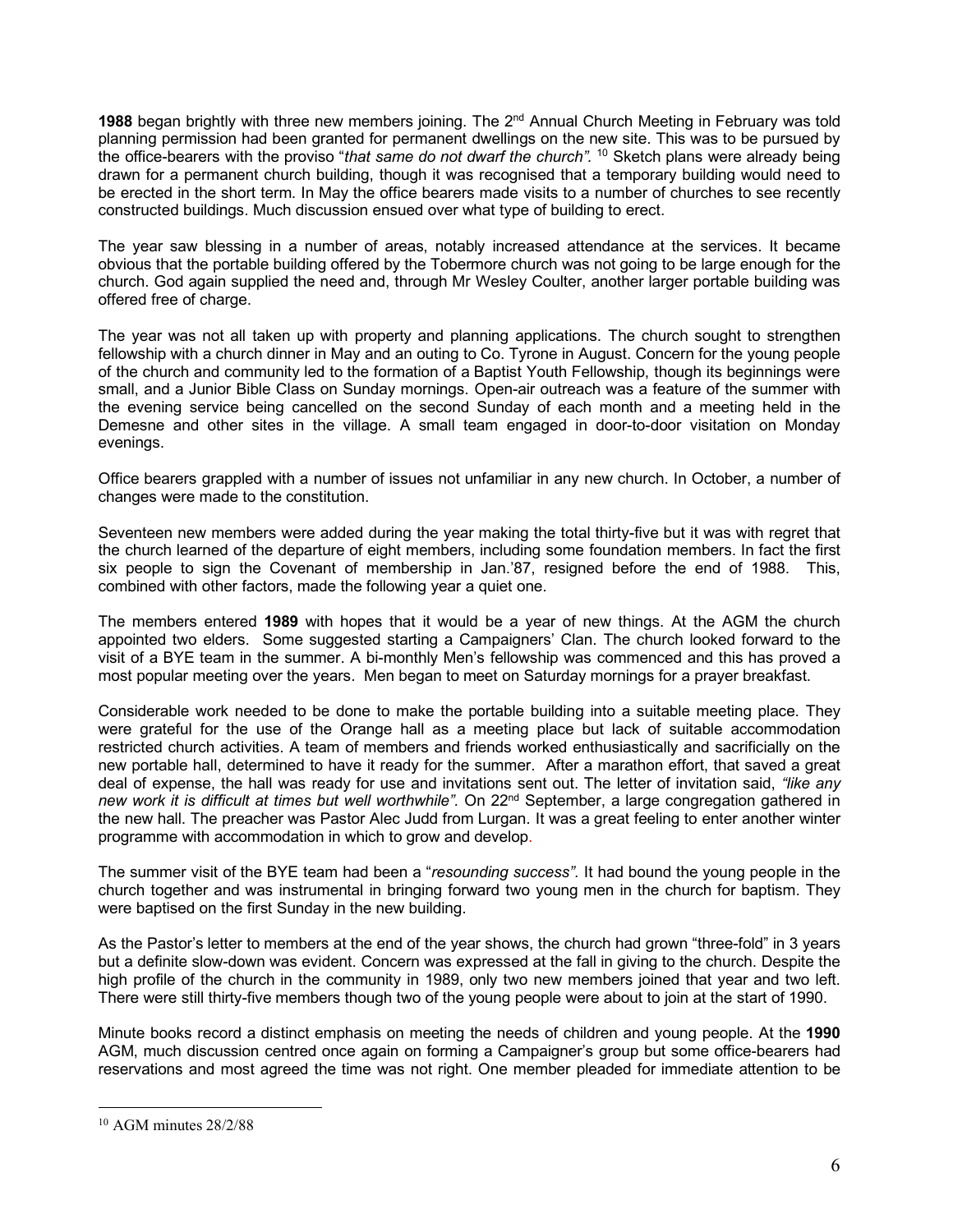given to some form of meeting for children during the week. And so began something for which the church has been recognised over the years – a deep interest in the evangelism and nurture of children.

By the end of May plans had been agreed for the Youth Fellowship to move to Sunday evenings and for a Friday programme of Junior and Senior Youth clubs to meet on alternate weeks. Both were to include games, outings and other activities with an evangelistic epilogue. It was also proposed to begin a Good News Club for children. Over the summer months great effort went into looking for leaders for this programme. At the same time the number of very young children attending made the church consider a second crèche. Once more Baptist Youth helped the church by providing a BYE team and it was reported that at least one child had been saved as a result of the team's ministry.

The development of the site for sheltered dwelling led to much discussion with the Baptist Housing Association and Planning Service. The Historic Buildings Branch were anxious to keep the proposed dwellings away from the listed St John's Church of Ireland building and the Baptist Church was anxious to keep the development as close to the West corner as possible to leave adequate scope for their buildings and for future developments.

As the year drew to a close, the church met to consider how to more effectively evangelise the community. One elder stated that the *"unsaved quite simply were not coming into our services and … "it was up to us to go out to them".* A Mother and Toddler group was just one suggestion, again thinking of families and children. Four more members joined during the year, two resigned and one member had to be dismissed after lengthy but fruitless attempts to persuade him to repent of serious sin.

In February **1991**, the church agreed to accept an offer of £39,000 by the Baptist Housing Association for part of the site on which to erect a sheltered dwelling scheme. Negotiations had ensured that both buildings on the site would benefit in the overall development. The housing complex was to be known as Clarehill House. The church office-bearers began to think of what type of church building should be erected, thought they knew its construction was some way off.

However this was overtaken by events when in early April '91, Pastor Watson informed the Elders that he was resigning. While expressing his sorrow at leaving many good friends, he said, *"I really do feel that my ministry in the church has come to an end. I believe that a new and fresh ministry is required to encourage and build up God's people in Moira and to steer them through what seems to be an exciting and happy*  future. I now know that my portion lies elsewhere." He preached for the final time as Pastor on Sunday 19<sup>th</sup> May.

A new church struggling to make an impact on a small community was well aware of being in the spotlight. There were plenty of people ready to say, "I told you so". The church was anxious to continue a clear gospel witness and concerned that their witness should be relevant and challenging. They accepted an invitation to conduct a Sunday service in Laganvale clinic, a local Nursing home. For years, on one Sunday per month, the evening service moved out of the church hall to meet in the Home. The early meetings were well attended and much appreciated by the residents and staff. The monthly service in the home continues to this day but on a weekday morning at the request of the management.

A Mothers and Toddlers Group was formed and was immediately successful. Up to twenty mothers attended with their children. This means of outreach has developed enormously over the years, being recognised and appreciated throughout the community. It is still a very powerful means of contact with those who do not normally come to church.

The Junior Youth Club grew and the number older of children necessitated the opening of a Senior club, despite the difficulties of getting enough leaders. A Good News Club for children was also in operation. A caravan had to be acquired to provide additional space for crèche and children's church during the Sunday morning service.

Before the year ended, the office-bearers were again talking about plans for a building, suggesting a multipurpose accommodation to seat one hundred and fifty and costing around £100,000. Sketches were provided for the 1992 AGM and an architect chosen. Over the next year the design was refined, plans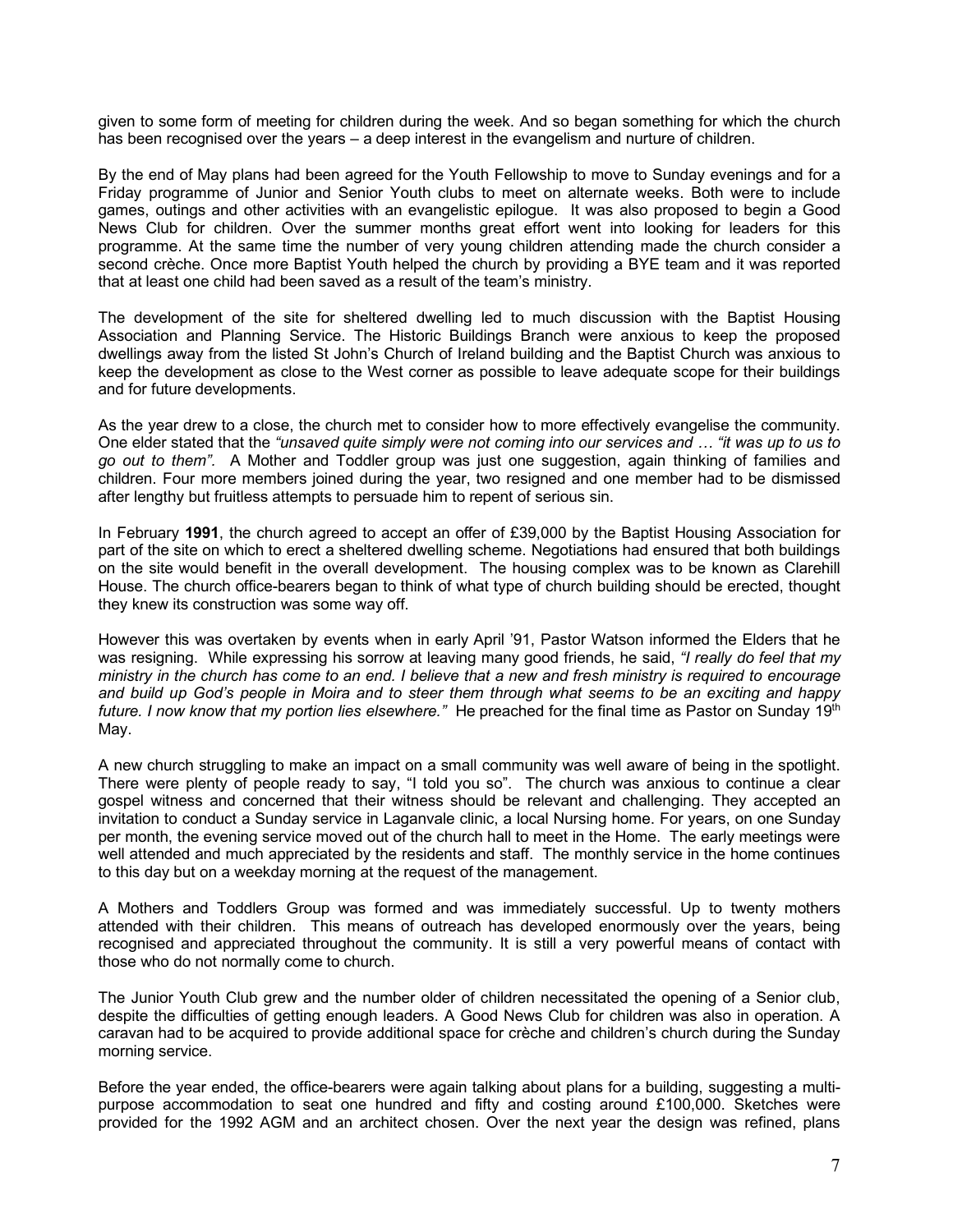submitted and the project put out to tender. Meanwhile construction work on the Housing scheme had commenced in the spring of 1992 and was expected to be completed in August 1993.

But the church leaders were not only looking to build a bricks and mortar structure; their desire was to see the church built spiritually and a strong gospel witness maintained. From the beginning of the vacancy, the elders were exercised about finding God's man to be the new Pastor and knowing God's timing. They had the dilemma of urgently needing both a permanent building and Pastoral care. A couple of Pastors' names had been carefully considered during the year and a tentative approach made, but an idea was growing that possibly a part time Pastor could meet the need. At the AGM in Feb 1993, they had a proposal for the church. They recommended that Pastor Jack Bradley, formerly of Dunseverick, Rathcoole and Cliftonpark churches and now retired, would come alongside for 6 months to help with visitation, midweek meetings and some Sunday preaching. He would not have a contract of employment or become a church member. The church wholeheartedly accepted his appointment. Jack was to provide this support to the church for the whole of 1993 and indeed continued voluntarily to be involved in visitation in the village well into the following year. His contribution to Moira was greatly appreciated. He was not seen as a part-time Pastor, though the possibility of having one was still being seriously pursued. Indeed it was agreed that pastoral care was a priority, despite the pressing need for a new building.

Office bearers got a shock when they received quotations for erecting the new building. The lowest was over £100,000 more than the church had budgeted for and so a number of options were considered to reduce cost. The Contractor with the lowest tender was chosen but the project was revised to allow only the minor hall to be completed and used as a multi purpose facility. The whole building was going to be much larger than the church had first envisaged but it would be erected in such a way that it could be completed in stages, as accommodation needs and finances dictated. Building began in the summer of 1993 with the cost to be £134,248 and hopefully be ready in the autumn of 1994. The Contractor was Coulter Developments. The present structure is a testimony to the faith of those began the project in the first year of the church. But now, seeing the growth in recent years, those men would recognise that even their faith was too small and considerable development is urgently needed.

Over two years had gone by since Pastor Watson's departure and the fact that no name had been brought to the church for consideration had begun to cause a stir among some office bearers. Assurances had been given that the calling of a Pastor was number one priority but agreement was hard to come by. Several names were mentioned regularly and some were invited to preach, in one case for a series of services, but there was no conviction that any one was God's choice. A church meeting was held at the end of 1993 in which the elders explained how they were approaching the matter of the vacancy, particularly with reference to two names that some had considered possible Pastoral candidates. By then, the elders and deacons had moved away from the idea of a part-time Pastor and recognised that, despite financial constraints, there was a need for a man to pastor the church full time.

Two and a half years without a Pastor had left a heavy burden for the elders but there were encouraging signs. Attendances had improved, bringing a need of more chairs and new hymnbooks. Membership grew to forty-seven and hopes were high, but beneath the surface a number of issues were causing concern and 1994 was to be another year of falling membership, falling income and falling attendances.

Difficulties arose during eldership elections at the 1994 AGM, leaving some ill-feeling and a degree of division that continued for a good part of the year. For a number of months, internal issues detracted from the search for a new Pastor, though the elders were beginning to focus on one man. This man had been approached within the first year of the vacancy but had felt it was not the Lord's time for him to move. When concerns were expressed that "little or no progress was being made" in the search for a pastor, the elders intimated that the man they were considering approaching was Pastor David McFarland, who had been assistant to Pastor Judd in Lurgan since 1991. Office bearers encouraged the elders to again make tentative enquiries. A remarkable series of providences showed both parties that God was at work in the matter and subsequently the Moira office bearers were informed that Pastor McFarland was prepared to consider a call. The office bearers met every week during July to pray for guidance in the matter. In August they unanimously agreed to take the matter further and met with David. A growing conviction that this was the way forward made the office bearers give careful consideration to the financial implications of calling a Pastor. While financial matters had never been discussed with Pastor McFarland, it was noted that giving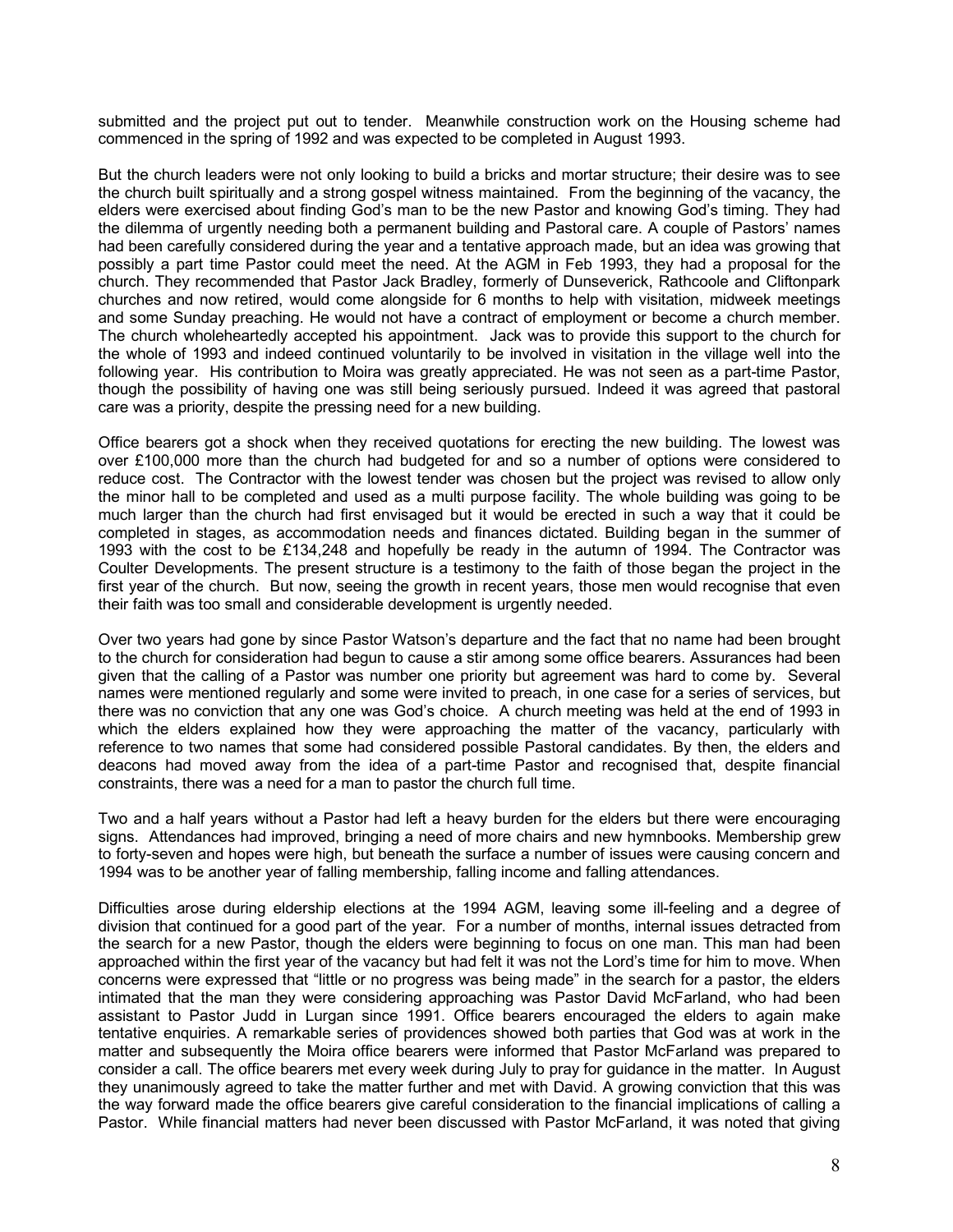would need to increase by around £150 per week or 50% to meet the projected needs. But once again the office bearers were prepared to encourage the church in another step of faith. I quote: *"The general consensus however was that a step of faith was required and that, with £8,000 in the General Fund and the possibility of a new Pastor generating additional numbers, we should go forward".11* Through all this period of decision-making, the church had benefited greatly under the ministry of David Strachan in July and Andrew Reid in August. One particular Sunday the message was *"to go through the door of opportunity, even if it was not always certain that we would have the resources to do so."12* History and financial records show how God honoured the step of faith.

On 28<sup>th</sup> September 1994, the church met and agreed by a large majority to invite Pastor McFarland to come to Moira. He indicated that he would prayerfully consider the matter and hopefully respond within four or five weeks. However, he had an accident and the resulting complications that lasted for many weeks left him very unwell. He accepted advice not to make a decision in such a condition and it was over eight weeks before the church in Moira was told on 3<sup>rd</sup> December that he had accepted the call. The church understood that David had given an undertaking to Pastor Judd to carry extra responsibility in Lurgan during his year as President of the Baptist Union of Ireland. It was agreed that he would come in the spring of 1995. This gave the church time to concentrate on the building.

The work had been progressing, though more slowly than was hoped, due in part to the contractor also being involved in the construction of a neighbouring Baptist church building! Every effort was now put in to have it ready for the Induction service in April.

Meanwhile the housing complex was opened on  $22<sup>nd</sup>$  September 1994, although some residents had moved in as early as August '93. It was named "Henry Court" in memory of the late JC Henry who had done so much in bringing Moira Baptist Church into being. His widow Maureen performed the opening ceremony and Pastor Alec Judd was once again the guest preacher. The church continues to take a vital and practical interest in Henry Court and benefits enormously from those who live there and worship with us. At present we have around nine who attend regularly and six of them are members.

The fact that the vacancy was coming to an end generated some enthusiasm but the problems encountered earlier in the year were still causing unhappiness and in the last six months of the year six members resigned. Vacancies are often difficult times in any church and Moira is no exception. While twenty-two new members were added in those four years, sixteen members left and one went home to meet her Saviour – a net increase of five. Indeed statistics show that while there were forty three members at the end of the vacancy, the church had lost a total of thirty members in nine years – one through death, one through transfer, one through dismissal and twenty seven through resignation! The church was praying that in the new building and with a new Pastor, they would again see days of blessing and growth. An article on Moira in the Newscene column of the Irish Baptist in January 1995 expressed it like this, *"1995, a new year, new start, a new era, moving on, moving ahead – a step of faith" ….*and concluded, *"Please pray for us and with us in 1995 as we believe exciting times lie ahead if we continue to be faithful to God's Word"*

The Induction service was to be the first major meeting in the new hall. Members and friends worked extremely long hours to have the building ready in time but it was a very different service that first filled the hall. Ernie and Peggy Condy had joined the church in 1990 and immediately endeared themselves to the fellowship. Their faithfulness and willingness to work was an inspiration to everyone. Being more mature than most of the church, they were looked to for wisdom and guidance. Ernie was on the building committee and, with his incredible skills, spent an enormous amount of time working on the new building. All this was done despite devotedly caring for Peggy who had very poor health. She was looking forward to the coming of the new Pastor, who had grown up calling her "auntie" Peggy – she was a cousin of the Pastor's mother. But it was not to be and she went to be with the Lord. Exactly two weeks before the induction, the new hall was used for the first time and was packed for her funeral service and to thank God for her life and testimony. The new Pastor's first duty was to bury one of his flock.

 $11$  OB minutes  $3/8/94$ 

<sup>&</sup>lt;sup>12</sup> Ouoted in the history of the call at the induction service 28/4/95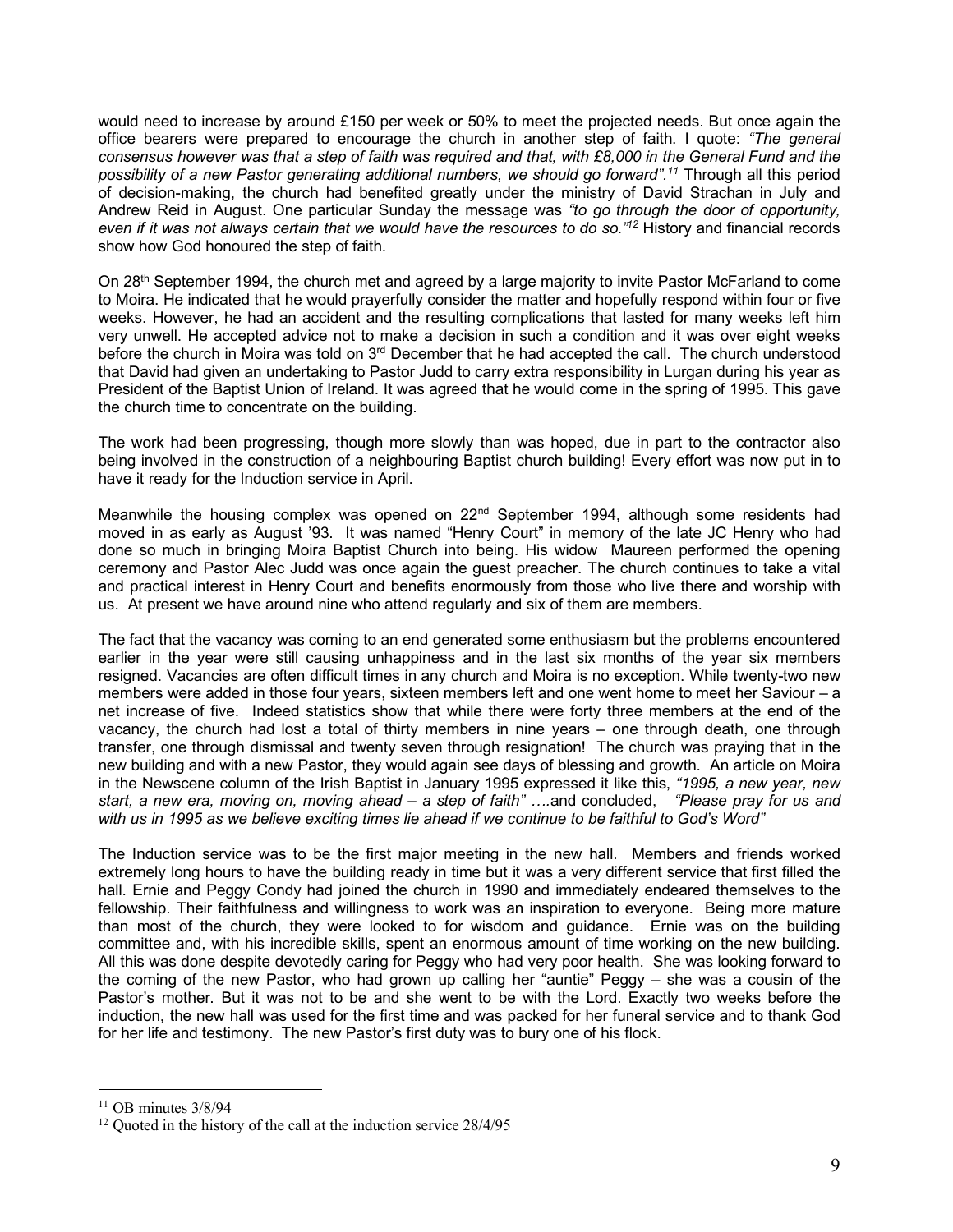The headline on an article in a local paper<sup>13</sup> read  $-$  "A double boost for Moira Baptists."

*"Moira Baptist Church will have cause for celebration on Friday, April 28. For not only will they have their first Pastor for four years but also a new building to worship in."* That evening the building was packed again with church folk and visitors who came for the induction service. The Irish Baptist reported, *" So large was the number that some one hundred folk were seated in the overflow building. However in spite of today's modern technology, a technical hitch with the CCTV necessitated a break in proceedings of the main service in order to pack everyone in. In the end three hundred people were crammed, a bit like sardines in a tin, into the main church building".*14 What the magazine did not know was that quite a few had given up and gone home. The preacher once again was Pastor Alec Judd! (He must have enjoyed the place, for after his retirement from Lurgan, he joined the Church in Moira.) Some of us thought that, had Jim Henry been still with us, he would have had one of his usual interesting comments to make. Jim had been called home suddenly in September 1991. His co-evangelist on the Church planting team from 1988 to 1991 was now Pastor of the church he (Jim) had done so much to plant.

And so a new chapter began in the life of Moira Baptist Church. The story from there ought to be told by someone else and perhaps one day it will be. It is a story of the great goodness of God. We have seen remarkable growth in numbers. The Sunday morning congregation has risen from around fifty or sixty to an average of one hundred and seventy. Last Sunday we had around two hundred with extra seats having to be placed in the aisles. We have a large number of young families and lots and lots of babies. Membership has risen to ninety-two and we are processing a number of requests that may soon lead to us reaching one hundred or more.

Within the first year we began a programme of voluntary work on the main building. Since the external work had already been completed in April 1995, we were able to work during the winter months on plastering and fixing ceilings. On 4<sup>th</sup> May 1996 one of our deacons, Ronnie Baxter suffered horrendous injuries in a fall from the ceiling. His life hung in the balance for weeks but God answered prayer in a remarkable way. Ronnie still suffers greatly from his injuries and recently has had to give up work but is still totally committed to the work and witness in Moira Baptist.

The new building was opened on  $25<sup>th</sup>$  October 1997. As we meet, there is work going on to complete the next phase. The balcony will give us an additional 90 seats. And as I said earlier, we are already having to look at extending our facilities for young people. We have nowhere near enough space for Sunday school or youth activities. Sunday morning is a particular problem with not enough room for children's church and crèche. Our present debt prevents us moving too quickly but one of these days we may have to take another great step of faith.

We are continually seeking ways to bring the gospel to a community that largely is materialistic and ambivalent. We want to show the community that we care; that we are a church with a heart. We are deeply concerned, for example, to impact the lives of young people who have nothing to do but spent their evenings in the demesne drinking and taking drugs. Over the past year we have become actively involved in building relationships with them and this summer had a very successful week of outreach to them. We are seeking to know how best to move this forward.

Another avenue inside the closed doors of Moira has been our website. We were one of the first Irish Baptist churches to be online and we use the web address on all our publicity. Only eternity will reveal its full impact but we have at least two families worshipping with us as a result of our internet presence. Today on our website we celebrate the first birthday of little Jed Taylor. He was born very prematurely to a couple of members who had had a tremendously difficult year. Daily email prayer requests kept the church informed through all the dark days and we soon discovered that people were logging in right around the world and telling us that they were praying. Jed's miraculous progress is testimony to fellowship in prayer. As a result we are regularly being asked to pray for people in need in the community and far beyond, particularly ill children.

 <sup>13</sup> Lurgan Mail 20/4/1995

<sup>&</sup>lt;sup>14</sup> Irish Baptist July 1995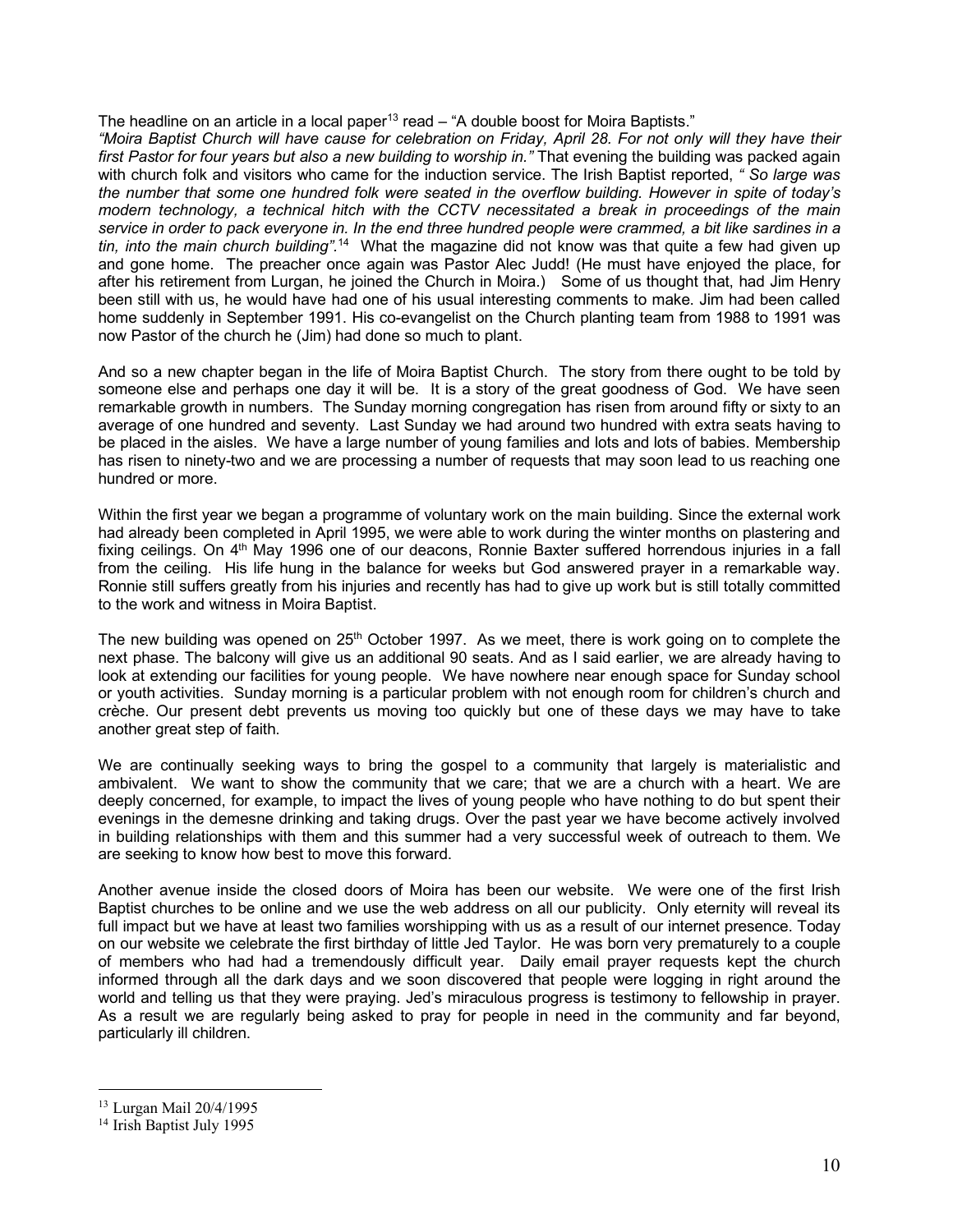We have raised our horizons with a strong missionary interest in Baptist Missions and other agencies. One of our members served two years as short-term missionary in India and we have a continuing involvement both there and in Romania. We were thrilled when God called one of our young men, David McCavery into the ministry. Today we have 3 more young men undergoing training for service; two of them began classes this week at the Irish Baptist College. The coming of the Irish Baptist College to the Moira area is anticipated with great interest. The church has always been a supporter of the college. We hope its proximity will enable us to benefit from the input of staff and students into the area as we seek to reach out to a number of rapidly expanding villages all around us. We are looking at how we can best impact communities where we have significant numbers of our folk living; places such as Donaghcloney, Dollingstown, Magheralin, Aghalee, Ballinderry and Maghaberry.

Today the evangelical situation in Moira is radically different to what it was fifteen years ago when "Commander" Henry led his troops into Moira. The Installation of a new Minister in the Presbyterian Church last week has completed a circle where we now have committed evangelical clergy in all the churches. (We do not count the Unitarians) Moira Baptists can no longer expect to benefit so much from the attendance of believers unhappy with the lack of spiritual food and evangelical fervour in their own church. Christians in Moira have a wider choice of places to worship and serve than ever before. But what a privilege it is to have the support and practical help of Godly ministers in the work of the gospel in Moira in the 21<sup>st</sup>C. We began the new millennium with a joint outreach using the Jesus video and I am sure we can work together even more effectively in days to come. We are Baptists and committed to our distinctives and will continue to exercise a fervent witness to our community but there is a big difference between now and the past. Baptists are no longer seen as a few people who were coming to steal "sheep" and criticise the established churches in the village. We are recognised for our commitment to the gospel and to our community. Moira Baptists are respected by most of the believers in the area and most unbelievers have heard about us and from us. Our prayer is that we will be faithful to God and that He will come among us in power as we try to tell them of Jesus. We are still in a battle for souls and the enemy is not giving up but we know that our King will give us the victory.

David McFarland September 2001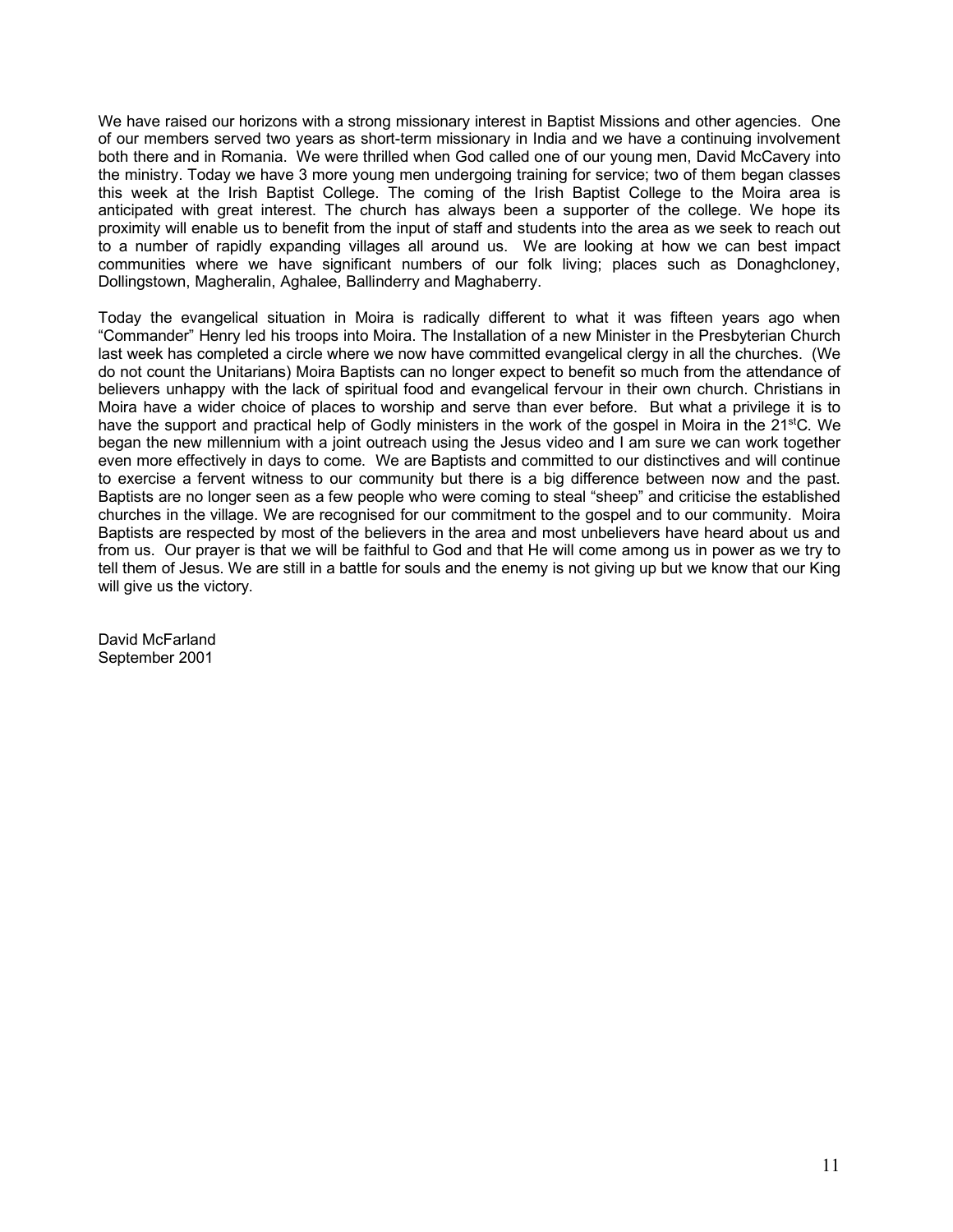## "The Word of the Lord grew and multiplied"

### A brief summary of the happenings at Moira Baptist Church 2001 – 2007

When Pastor McFarland presented his paper to the historical society in September 2001, he had no idea what Providence held for him and the church. He had been preaching through the book of Acts under the title, "A church without walls" and many testified then and since then that God spoke to the church more powerfully than ever before.

In his last sermon, two days before Christmas 2001, David preached on Acts 12 about "the church under attack". He began, "How good God has been to us. In two weeks we celebrate 15 years as a church here; we are approaching 100 in membership and I believe making a growing impact in our community. We have declared ourselves to be a "Church with a heart", and many, many people have declared that we are. We are aiming to be a church without walls and the concept has clearly gripped you and we are seeing evidence of a church beginning to reach out. Things are going well but Satan does not like it. As soon as things look good, we can be sure he will throw everything at us."

He was unaware then of the impending catastrophic heart failure that would be diagnosed the following weekend and later he would learn that he required a heart transplant.

The providences of God are sometimes very strange. The Church and the Pastor were to face many uncertain days, but always we were given grace to see that God was in control and that His way is perfect.

In almost his last words, the Pastor said, "Look at v24. "…the Word of the Lord grew and multiplied." We are part of a host that has marched through this world for 20 centuries and is still marching. Satan has rained the fires of hell against the church and it has come through without the smell of fire upon it, for nothing can stop the church of Christ. Understand the power of God. There is no greater power in this universe. Christ is building His church and the gates of hell will not prevail against it. The devil will always be defeated in the end. We will always be victorious, whether we live or die. But this kind does not come forth except through prayer and fasting."

Under the faithful ministry and leadership of the Elders, the preaching of those who each week brought God's Word and the prayerfulness of the church, the Word grew and multiplied. What could easily have been a very difficult period for the church, became a time of both consolidation and growth, numerically and spiritually.

It gradually became clear that the Pastor would not return to health quickly and would be unable to fulfil his Pastoral ministry in Moira. At the end of April 2003, his eight-year ministry formally concluded. David and Joanna continue to be a part of Moira Baptist where they still enjoy the love, support and practical care of a church with a heart and where they still do what they can to serve the Lord.

We were blessed through a number of men, with years of Pastoral experience, moving to Moira and joining the church. They provide much helpful, consecutive ministry and their fellowship and advice is greatly appreciated.

A growing church required additional deacons; the eldership was increased to four and many members took on extra responsibilities. Attendances increased, making it imperative that the balcony was completed, so giving us almost 100 extra seats in the building. A vision for outreach grew, with quite a number of members getting involved in reaching out with the Gospel at home and abroad. One particular ministry that impacts our village is Megalife Ministries, where Wilson Archer and his team are being salt and light late at nights on the streets of Moira. Simon Mawhinney entered Belfast Bible College and Mark Steele completed his training at the Irish Baptist College. Mark was commissioned to the ministry in April 2005. He and